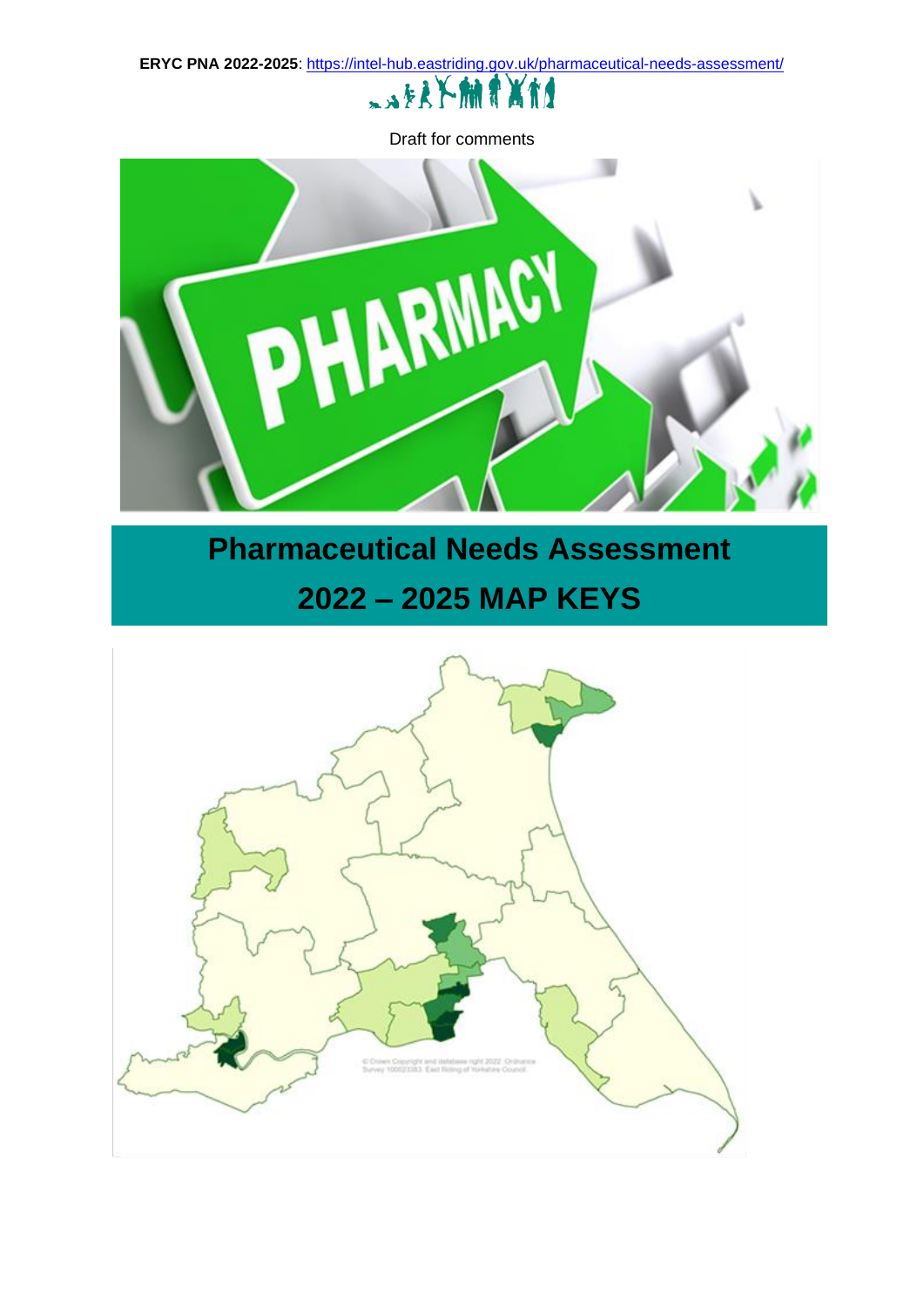

**Pharmacy Key**

| Map Key                 | <b>Key Colour</b> | <b>Pharmacy Code</b>  | <b>Trading Name</b>                                    | Ward                                                 | Postcode                               | PCN(s) served                              |
|-------------------------|-------------------|-----------------------|--------------------------------------------------------|------------------------------------------------------|----------------------------------------|--------------------------------------------|
| 1                       | Green             | <b>FVC85</b>          | Leven Pharmacy                                         | <b>Beverley Rural</b>                                | <b>HU17 5NL</b>                        | Beverley                                   |
| $\overline{\mathbf{c}}$ | Green             | FAL67                 | The Pharmacy Group (Bridlington Old Town Pharmacy)     | Bridlington Central and Old Town                     | YO16 4QF Bridlington                   |                                            |
| 3                       | Green             | FTR61                 | The Pharmacy Group (Flamborough Pharmacy)              | <b>Bridlington North</b>                             | YO15 1JX Bridlington                   |                                            |
| 4                       | Green             | FLF64                 | Marton Road Pharmacy                                   | <b>Bridlington North</b>                             | YO16 7DJ Bridlington                   |                                            |
| 5                       | Green             | FD898                 | <b>Boots UK Limited</b>                                | <b>Bridlington South</b>                             | YO15 2PY Bridlington                   |                                            |
| 6                       | Green             | FCG19                 | <b>Boots UK Limited</b>                                | <b>Bridlington South</b>                             | YO15 2AT Bridlington                   |                                            |
| $\overline{7}$          | Green             | <b>FE776</b>          | <b>Boots UK Limited</b>                                | <b>Bridlington South</b>                             | YO16 4JB Bridlington                   |                                            |
| 8<br>9                  | Green<br>Green    | <b>FJG10</b><br>FVW74 | <b>Boots UK Limited</b><br><b>Bridlington Pharmacy</b> | <b>Bridlington South</b>                             | YO15 2AB Bridlington<br>YO15 2QL       | Bridlington                                |
| 10                      | Green             | FR308                 | Station Avenue Pharmacy Ltd                            | <b>Bridlington South</b>                             | YO16 4LZ                               | <b>Bridlington</b>                         |
| 11                      | Green             | FG862                 | <b>Superdrug Pharmacy</b>                              | <b>Bridlington South</b><br><b>Bridlington South</b> | YO15 2DQ Bridlington                   |                                            |
| 12                      | Green             | FE319                 | <b>Westhill Pharmacy</b>                               | <b>Bridlington South</b>                             | YO16 4RB Bridlington                   |                                            |
| 13                      | Green             | <b>FRN54</b>          | <b>Boots UK Limited</b>                                | Cottingham North                                     |                                        | HU16 4BD Beverley/ Harthill                |
| 14                      | Green             | FTC54                 | Lloyds Pharmacy                                        | Cottingham North                                     |                                        | HU16 5QQ Beverley/ Harthill                |
| 15                      | Green             | <b>FK665</b>          | <b>Boots UK Limited</b>                                | Cottingham South                                     |                                        | HU16 5QE Hartthill, Beverley               |
| 16                      | Green             | FHC09                 | Boots UK Limited                                       | Dale                                                 |                                        | HU15 2AS River and Wolds                   |
| 17                      | Green             | <b>FAN62</b>          | <b>Elloughton Pharmacy</b>                             | Dale                                                 |                                        | HU15 1HU River and Wolds                   |
| 18                      | Green             | <b>FYV76</b>          | Lloyds Pharmacy                                        | Dale                                                 |                                        | HU15 1AF River and Wolds                   |
| 19                      | Green             | FHX75                 | Boots UK Limited                                       | Driffield and Rural                                  | YO25 6PS Wolds                         |                                            |
| 20                      | Green             | FMT32                 | <b>Lloyds Pharmacy</b>                                 | Driffield and Rural                                  | YO25 6ST                               | Wolds                                      |
| 21                      | Green             | FTJ43                 | Tesco in-Store Pharmacy                                | <b>Driffield and Rural</b>                           | YO25 6RA                               | Wolds                                      |
| 22                      | Green             | FF472                 | Care Meds UK (Distance Selling)                        | East Wolds and Coastal                               | YO15 3QY                               | Coast                                      |
| 23                      | Green             | FPP15                 | <b>Lloyds Pharmacy</b>                                 | Goole North                                          | DN14 6RU Cygnet                        |                                            |
| 24                      | Green             | <b>FV786</b>          | Lloyds Pharmacy                                        | Goole North                                          | <b>DN14 6JD</b>                        | Cygnet                                     |
| 25                      | Green             | FPA06                 | Tesco in Store Pharmacy (100 hour)                     | Goole North                                          | DN14 6BB Cygnet                        |                                            |
| 26                      | Green             | FNP41                 | <b>Boots UK Limited</b>                                | Goole South                                          | <b>DN14 5EZ</b>                        | Cygnet                                     |
| 27                      | Green             | <b>FAP25</b>          | Stone (Coggrave) Pharmacy                              | Goole South                                          | DN14 6AD Cygnet                        |                                            |
| 28                      | Green             | FF647                 | Stone Pharmacy                                         | Goole South                                          | <b>DN14 5RL</b>                        | Cygnet                                     |
| 29                      | Green             | <b>FLL20</b>          | <b>Boots UK Limited</b>                                | Hessle                                               | HU13 0AA Harthill                      |                                            |
| 30                      | Green             | <b>FAQ50</b>          | <b>Cohens Chemist</b>                                  | Hessle                                               | HU13 9LZ Harthill                      |                                            |
| 31                      | Green             | FWL80                 | <b>Hessle Pharmacy</b>                                 | Hessle                                               | HU13 9BB Harthill                      |                                            |
| 32<br>33                | Green<br>Green    | FE985<br><b>FNT90</b> | Your Local Boots Pharmacy<br><b>Boots UK Limited</b>   | Howden<br>Howdenshire                                | DN14 7AA Cygnet<br><b>HU15 2UJ</b>     | Cygnet                                     |
| 34                      | Green             | <b>FNL62</b>          | <b>Holme Pharmacy</b>                                  | Howdenshire                                          | YO43 4BJ                               | Cygnet                                     |
| 35                      | Green             | FRD88                 | Lloyds Pharmacy                                        | Minster and Woodmansey                               | HU17 0BS Beverley                      |                                            |
| 36                      | Green             | FTC85                 | Morrisons Pharmacy                                     | Minster and Woodmansey                               | HU17 8XE Beverley                      |                                            |
| 37                      | Green             | FL730                 | <b>BA Whittle Chemists</b>                             | North Holderness                                     | HU18 1PB Wolds                         |                                            |
| 38                      | Green             | FD136                 | Day Lewis Pharmacy                                     | North Holderness                                     | HU18 1PA                               | Wolds                                      |
| 39                      | Green             | <b>FV203</b>          | Tesco in Store Pharmacy (100 hour)                     | North Holderness                                     | <b>HU18 1RE</b>                        | Wolds                                      |
| 40                      | Green             | FCL20                 | The Pharmacy Group: Hornsea                            | North Holderness                                     | HU18 1AB Wolds                         |                                            |
| 41                      | Green             | FJ848                 | <b>Boots UK Limited</b>                                | Pocklington Provincial                               | YO42 2AL                               | Nimbuscare                                 |
| 42                      | Green             | FAF34                 | <b>Boots UK Limited</b>                                | Pocklington Provincial                               |                                        | YO42 2BS Nimbuscare                        |
| 43                      | Green             | FHX18                 | <b>Stamford Bridge Pharmacy</b>                        | Pocklington Provincial                               | YO41 1AF                               | Nimbuscare                                 |
| 44                      | Green             | FC013                 | Day Lewis Pharmacy                                     | Snaith, Airmyn, Rawcliffe and Mars DN14 9JP          |                                        | Cygnet                                     |
| 45                      | Green             | <b>FJM51</b>          | Boots UK Limited                                       | South East Holderness                                | HU19 2HB                               | <b>Holderness</b>                          |
| 46                      | Green             | FL966                 | <b>Boots UK Limited</b>                                | South East Holderness                                | HU19 2HB                               | Holderness                                 |
| 47                      | Green             | <b>FNX46</b>          | Patrington Pharmacy                                    | South East Holderness                                | HU12 0RA                               | Holderness                                 |
| 48                      | Green             | <b>FNA15</b>          | <b>Boots UK Limited</b>                                | South Hunsley                                        | HU14 3BU Harthill                      |                                            |
| 49                      | Green             | FWQ81                 | Swanland Pharmacy                                      | South Hunsley                                        | HU14 3PE Harthill                      |                                            |
| 50                      | Green             | FJP31                 | Boots UK Limited                                       | South West Holderness                                |                                        | HU12 8JA Holderness                        |
| 51                      | Green             | FPM25                 | Boots UK Limited                                       | South West Holderness                                |                                        | HU12 9PD Holderness                        |
| 52                      | Green             | FDC68                 | East Riding Pharmacy (100 hour)                        | South West Holderness                                |                                        | HU12 8EX Holderness                        |
| 53<br>54                | Green             | FEC09                 | <b>Boots UK Limited</b>                                | St Mary's<br>St Mary's                               | HU17 9AE Beverley<br>HU17 7BZ Beverley |                                            |
| 55                      | Green<br>Green    | FND71<br>FF850        | <b>Hengate Pharmacy</b><br>Molescroft Pharmacy         | St Mary's                                            | HU177JY                                | Beverley                                   |
| 56                      | Green             | FD809                 | Spinks The Chemist                                     | St Mary's                                            | <b>HU17 8JU</b>                        | Beverley                                   |
| 57                      | Green             | FCN03                 | Superdrug Stores Plc                                   | St Mary's                                            | HU17 9AA Beverley                      |                                            |
| 58                      | Green             | FVL19                 | <b>Boots UK Limited</b>                                | Tranby                                               | HU10 6UA Harthill                      |                                            |
| 59                      | Green             | FDP78                 | Haltemprice Online Ltd (Distance Selling)              | Tranby                                               | HU107HB                                | Harthill                                   |
| 60                      | Green             | <b>FM088</b>          | <b>Boots UK Limited</b>                                | Willerby and Kirk Ella                               | HU10 6AD                               | Harthill                                   |
| 61                      | Green             | FLE <sub>17</sub>     | Boots UK Limited                                       | Wolds Weighton                                       | YO43 3AJ                               | <b>Yorkshire Coast</b><br>&Wolds, Harthill |
| 62                      | Green             | FJ024                 | Cohens Chemist (100 hour)                              | Wolds Weighton                                       | YO43 3FF                               | <b>Yorkshire Coast</b><br>&Wolds, Harthill |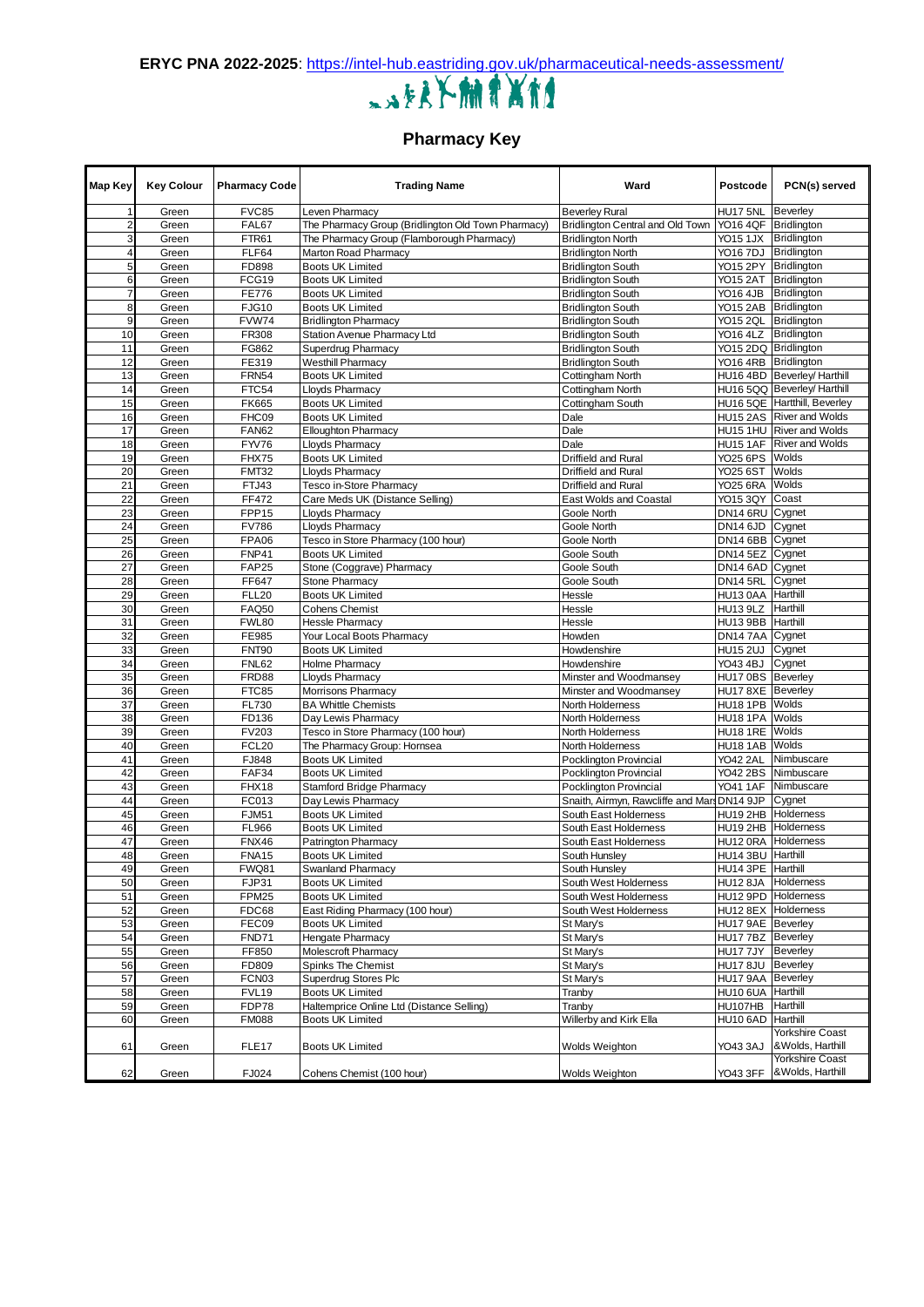

## **General Practice Key**

| Map Key  |     | Key Colour   Practice Code | <b>Practice Name</b>                                                                               | <b>GP Details</b>                  | Ward                                     | Postcode             | PCN(s) served                      |
|----------|-----|----------------------------|----------------------------------------------------------------------------------------------------|------------------------------------|------------------------------------------|----------------------|------------------------------------|
|          | Red | B81034                     | Leven & Beeford Medical Practice                                                                   | <b>GP Main Dispensing</b>          | <b>Beverley Rural</b>                    | HU17 5NL             | Yorkshire Coast and Wolds          |
|          | Red | B81006001                  | Manor House Surgery: Flamborough                                                                   | <b>GP Branch</b>                   | <b>Bridlington North</b>                 |                      | YO15 1LQ Bridlington               |
|          | Red | B81060                     | <b>Field House Surgery</b>                                                                         | <b>GP</b> Main                     | <b>Bridlington South</b>                 |                      | YO15 2AT Bridlington               |
|          | Red | B81006                     | Manor House Surgery                                                                                | <b>GP Main</b>                     | <b>Bridlington South</b>                 |                      | YO15 2QW Bridlington               |
| 5        | Red | B81070                     | The Medical Centre: Practice One                                                                   | <b>GP Main</b>                     | <b>Bridlington South</b>                 | YO16 4LZ Bridlington |                                    |
| 6        | Red | B81069                     | The Medical Centre: Practice Three                                                                 | <b>GP</b> Main                     | <b>Bridlington South</b>                 |                      | YO16 4LZ Bridlington               |
| 7        | Red | B81014                     | The Medical Centre: Practice Two                                                                   | <b>GP</b> Main                     | <b>Bridlington South</b>                 | YO16 4LZ             | <b>Bridlington</b>                 |
| 8        | Red | Y02656                     | The Wolds View Primary Care Centre                                                                 | <b>GP Main</b>                     | <b>Bridlington South</b>                 |                      | YO16 4QP Bridlington               |
|          |     |                            | Greengates Medical Group: Cottingham Medical                                                       |                                    |                                          |                      |                                    |
| 9        | Red | B81101001                  | Centre                                                                                             | <b>GP Main</b>                     | Cottingham South                         |                      | HU16 4AJ Hartthill, Beverley       |
|          |     |                            |                                                                                                    |                                    |                                          |                      |                                    |
| 10       | Red | B81653                     | The Hallgate & Chestnuts Surgery: Chestnuts Surgery GP Main                                        |                                    | Cottingham South                         |                      | HU16 4QX Hartthill, Beverley       |
| 11       | Red | B81653001                  | The Hallgate & Chestnuts Surgery: Hallgate Surgery                                                 | <b>GP Main</b>                     | Cottingham South                         |                      | HU16 5QJ Hartthill, Beverley       |
| 12       | Red | B81061                     | The Ridings Medical Group: Brough Surgery                                                          | <b>GP Main Dispensing</b>          | Dale                                     |                      | HU15 1AY River and Wolds           |
| 13       | Red | B81061001                  | The Ridings Medical Group: South Cave Surgery                                                      | <b>GP Branch Dispensing</b>        | Dale                                     |                      | HU15 2JG River and Wolds           |
| 14       | Red | B81092                     | The Medical Centre: Driffield Surgery                                                              | <b>GP Main Dispensing</b>          | Driffield and Rural                      |                      | YO25 6UH Yorkshire Coast and Wolds |
| 15       | Red | B81037                     | The Park Surgery: Driffield                                                                        | <b>GP Main Dispensing</b>          | Driffield and Rural                      | YO25 6EB             | Yorkshire Coast and Wolds          |
|          |     |                            |                                                                                                    |                                    |                                          |                      |                                    |
| 16       | Red | B81034001                  | Leven & Beeford Medical Practice: Beeford Surgery                                                  | <b>GP Branch Dispensing</b>        | <b>East Wolds and Coastal</b>            | YO25 8BA             | Yorkshire Wolds and Coast          |
| 17       | Red | B81037001                  | The Park Surgery: Nafferton Surgery                                                                | <b>GP Branch Dispensing</b>        | <b>East Wolds and Coastal</b>            | <b>YO25 4JR</b>      | Yorkshire Wolds and Coast          |
| 18       | Red | B81068                     | <b>Bartholomew Medical Group</b>                                                                   | <b>GP</b> Main                     | <b>Goole North</b>                       | DN14 6RU Cygnet      |                                    |
| 19       | Red | B81013                     | Montague Medical Practice                                                                          | <b>GP Main</b>                     | Goole North                              | DN14 6JD             | Cygnet                             |
| 20       | Red | B81068001                  | Bartholomew Medical Group: Old Goole Surgery                                                       | <b>GP Branch</b>                   | Goole South                              | DN14 5RL             | Cygnet                             |
| 21       | Red | B81010                     | Hessle Grange Medical Practice                                                                     | GP Main                            | Hessle                                   | HU13 9LZ             | River&Wolds                        |
| 22       | Red | B81619                     | Park View Surgery                                                                                  | <b>GP</b> Main                     | Hessle                                   | HU13 9AJ             | Harthill                           |
| 23       | Red | B81658                     | Peeler House Surgery                                                                               | <b>GP Main</b>                     | Hessle                                   | HU13 ORG Harthill    |                                    |
| 24       | Red | B81088                     | Howden Medical Practice                                                                            | <b>GP Main</b>                     | Howden                                   | DN14 7DD Cygnet      |                                    |
| 25       |     | B81041                     | Gilberdyke Health Centre                                                                           | <b>GP Main Dispensing</b>          | Howdenshire                              |                      | Cygnet                             |
|          | Red |                            | The Ridings Medical Group: Bubwith Surgery                                                         | <b>GP Branch Dispensing</b>        | Howdenshire                              | <b>HU15 2UL</b>      | <b>River and Wolds</b>             |
| 26       | Red | B81061005                  | The Ridings Medical Group: Holme on Spalding Moor                                                  |                                    |                                          | YO8 6LY              |                                    |
| 27       | Red | B81061004                  | Surgery                                                                                            | GP Branch Dispensing   Howdenshire |                                          | YO43 4BJ             | <b>River and Wolds</b>             |
| 28       | Red | B81004001                  | Eastgate Medical Group: Adlborough Practice                                                        | <b>GP Branch Dispensing</b>        | Mid Holderness                           |                      | HU11 4RW Yorkshire Wolds and Coast |
|          |     |                            |                                                                                                    |                                    |                                          |                      |                                    |
| 29       | Red | B81101                     | Greengates Medical Group: Greenwoood Avenue                                                        | <b>GP Main</b>                     | Minster and Woodmansey HU17 0HB Beverley |                      |                                    |
|          |     |                            |                                                                                                    |                                    |                                          |                      |                                    |
| 30       | Red | B81101004                  | Greengates Medical Group: Minstergate                                                              | <b>GP Branch</b>                   | Minster and Woodmansey HU17 8RH Beverley |                      |                                    |
| 31       | Red | B81004                     | Eastgate Medical Group: Hornsea Surgery                                                            | <b>GP Main Dispensing</b>          | North Holderness                         |                      | HU18 1LP Yorkshire Coast and Wolds |
| 32       | Red |                            | MY Health Group: Stamford Bridge Medical Centre                                                    | <b>GP Main Dispensing</b>          | Pocklington Provincial                   | YO41 1BR             | Nimbuscare                         |
|          |     | B82080001                  | Pocklington Group Practice: The Beckside Centre                                                    |                                    | Pocklington Provincial                   | YO42 2BS             | Nimbuscare                         |
| 33       | Red | B81036                     |                                                                                                    | <b>GP Main Dispensing</b>          | Snaith, Airmyn, Rawcliffe                |                      |                                    |
|          |     |                            |                                                                                                    |                                    | and Marshland                            |                      |                                    |
| 34       | Red | B81029                     | Snaith and Rawcliffe Medical Group: The Marshes<br>Snaith and Rawcliffe Medical Group: The Surgery | GP Main Dispensing                 | Snaith, Airmyn, Rawcliffe                | DN14 9DY Cygnet      |                                    |
|          | Red | B81029001                  | (Station Road)                                                                                     | <b>GP Branch Dispensing</b>        | and Marshland                            | DN14 8QR Cygnet      |                                    |
| 35       |     |                            |                                                                                                    |                                    |                                          |                      |                                    |
| 36       | Red | B81025005                  | Holderness Health: Chapel Lane Surgery Keyingham                                                   | <b>GP Branch</b>                   | South East Holderness                    |                      | HU12 9RA Holderness                |
| 37       | Red | B81025002                  | Holderness Health: Hodgson Lane Surgery Roos                                                       | <b>GP Branch Dispensing</b>        | South East Holderness                    |                      | HU12 OLF Holderness                |
|          | Red | B81025006                  | Holderness Health: Prospect Surgery Keyingham                                                      | <b>GP Branch Dispensing</b>        | South East Holderness                    |                      | HU12 9RA Holderness                |
| 38<br>39 | Red | B81025                     | Holderness Health: St Nicholas Surgery Withernsea                                                  | <b>GP Main Dispensing</b>          | South East Holderness                    |                      | HU19 2PZ Holderness                |
| 40       | Red | B81025001                  | Holderness Health: St. Patrick's Surgery Patrington                                                | <b>GP Branch Dispensing</b>        | South East Holderness                    |                      | HU12 0PH Holderness                |
| 41       | Red |                            | North Ferriby Surgery: Dr Mitchell                                                                 | <b>GP Main</b>                     | South Hunsley                            | HU14 3DB Harthill    |                                    |
|          |     | B81666                     | Holderness Health: Church View Surgery                                                             | <b>GP Main Dispensing</b>          | South West Holderness                    | HU12 8JE Holderness  |                                    |
| 42       | Red | B81025007                  | Holderness Health: Hedon Group Practice Market Hill                                                |                                    |                                          |                      |                                    |
|          |     |                            | House                                                                                              |                                    | South West Holderness                    |                      | HU12 8JD Holderness                |
| 43       | Red | B81025004                  | Greengates Medical Group: Beverley and Molescroft                                                  | <b>GP Main Dispensing</b>          |                                          |                      |                                    |
|          |     |                            | Surgery                                                                                            |                                    | St Mary's                                | HU17 9GQ Beverley    |                                    |
| 44       | Red | B81101003                  | Greengates Medical Group: Walkergate Surgery                                                       | GP Main                            | St Mary's                                |                      |                                    |
| 45       | Red | B81101002                  | Manor Road Surgery, The Beverley Health Centre                                                     | <b>GP Branch Dispensing</b>        |                                          | HU17 9BP Beverley    |                                    |
| 46       | Red | B81042                     |                                                                                                    | <b>GP Main Dispensing</b>          | St Mary's                                | HU17 7BZ Beverley    |                                    |
| 47       | Red | B81082                     | North Beverley Medical Centre                                                                      | GP Main                            | St Mary's                                | HU17 7JY Beverley    |                                    |
| 48       | Red | B81051                     | Old Fire Station Surgery                                                                           | GP Main                            | St Mary's                                | HU17 8JW Beverley    |                                    |
| 49       | Red | B81100                     | Anlaby Surgery                                                                                     | <b>GP Main</b>                     | Tranby                                   | HU10 6QJ Harthill    |                                    |
| 50       | Red | B81024                     | Willerby & Swanland Surgery: Willerby Surgery                                                      | GP Main                            | Willerby and Kirk Ella                   | HU10 6BP Harthill    |                                    |
| 51       | Red | B81009                     | Market Weighton Group Practice                                                                     | <b>GP Main Dispensing</b>          | Wolds Weighton                           | YO43 3FF             | Harthill                           |
| 52       | Red | B81092001                  | The Medical Centre: Wetwang Surgery                                                                | <b>GP</b> Branch Dispensing        | <b>Wolds Weighton</b>                    | YO25 9XX             | Yorkshire Coast & Wolds            |